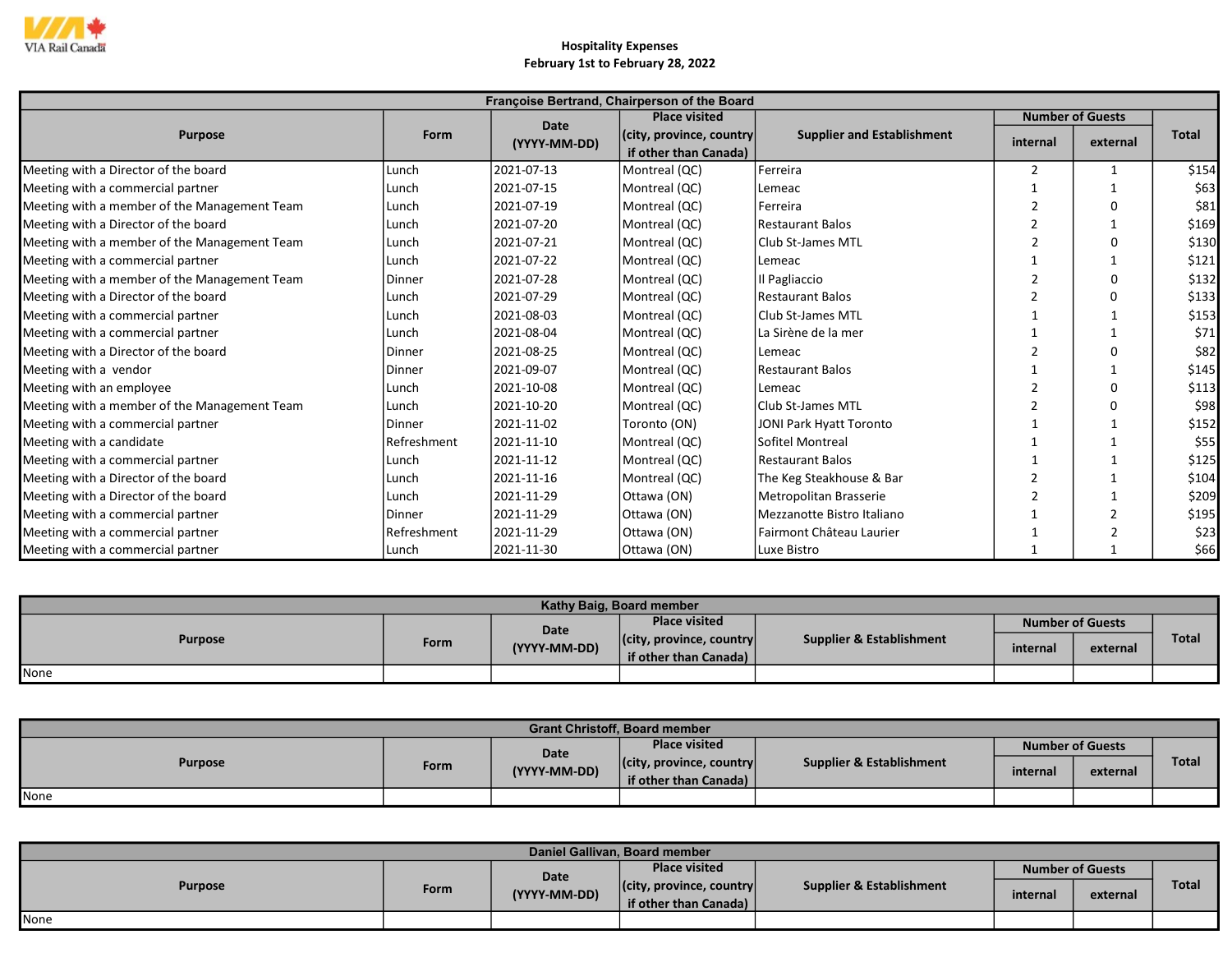

| Jonathan Goldbloom, Board member |      |              |                                  |                          |                         |          |       |  |  |  |
|----------------------------------|------|--------------|----------------------------------|--------------------------|-------------------------|----------|-------|--|--|--|
| <b>Purpose</b>                   |      | Date         | <b>Place visited</b>             |                          | <b>Number of Guests</b> |          |       |  |  |  |
|                                  | Form | (YYYY-MM-DD) | $ $ (city, province, country $ $ | Supplier & Establishment | internal                | external | Total |  |  |  |
|                                  |      |              | if other than Canada)            |                          |                         |          |       |  |  |  |
| None                             |      |              |                                  |                          |                         |          |       |  |  |  |

| Miranda Keating Erickson, Board member |      |              |                                  |                                     |          |                         |              |  |  |  |
|----------------------------------------|------|--------------|----------------------------------|-------------------------------------|----------|-------------------------|--------------|--|--|--|
| <b>Purpose</b>                         |      | <b>Date</b>  | <b>Place visited</b>             |                                     |          | <b>Number of Guests</b> |              |  |  |  |
|                                        | Form | (YYYY-MM-DD) | $ $ (city, province, country $ $ | <b>Supplier &amp; Establishment</b> | internal | external                | <b>Total</b> |  |  |  |
|                                        |      |              | if other than Canada) $\vert$    |                                     |          |                         |              |  |  |  |
| None                                   |      |              |                                  |                                     |          |                         |              |  |  |  |

| Jane Mowat. Board member |      |              |                                  |                          |          |                         |              |  |  |
|--------------------------|------|--------------|----------------------------------|--------------------------|----------|-------------------------|--------------|--|--|
| <b>Purpose</b>           |      | <b>Date</b>  | <b>Place visited</b>             | Supplier & Establishment |          | <b>Number of Guests</b> |              |  |  |
|                          | Form | (YYYY-MM-DD) | $ $ (city, province, country $ $ |                          | internal | external                | <b>Total</b> |  |  |
|                          |      |              | if other than Canada)            |                          |          |                         |              |  |  |
| None                     |      |              |                                  |                          |          |                         |              |  |  |

| <b>Glenn Rainbird, Board member</b> |             |              |                                  |                          |                         |          |              |  |  |  |
|-------------------------------------|-------------|--------------|----------------------------------|--------------------------|-------------------------|----------|--------------|--|--|--|
| <b>Purpose</b>                      |             | <b>Date</b>  | <b>Place visited</b>             | Supplier & Establishment | <b>Number of Guests</b> |          |              |  |  |  |
|                                     | <b>Form</b> | (YYYY-MM-DD) | $ $ (city, province, country $ $ |                          | internal                | external | <b>Total</b> |  |  |  |
|                                     |             |              | if other than Canada)            |                          |                         |          |              |  |  |  |
| None                                |             |              |                                  |                          |                         |          |              |  |  |  |

| <b>Gail Stephens, Board member</b> |      |              |                                                           |                          |                         |          |              |  |  |  |
|------------------------------------|------|--------------|-----------------------------------------------------------|--------------------------|-------------------------|----------|--------------|--|--|--|
| <b>Purpose</b>                     |      | Date         | <b>Place visited</b>                                      |                          | <b>Number of Guests</b> |          |              |  |  |  |
|                                    | Form | (YYYY-MM-DD) | $ $ (city, province, country $ $<br>if other than Canada) | Supplier & Establishment | internal                | external | <b>Total</b> |  |  |  |
| None                               |      |              |                                                           |                          |                         |          |              |  |  |  |

| Kenneth Tan, Board member |      |              |                                  |                                     |          |                         |              |  |  |  |
|---------------------------|------|--------------|----------------------------------|-------------------------------------|----------|-------------------------|--------------|--|--|--|
| <b>Purpose</b>            |      | Date         | <b>Place visited</b>             |                                     |          | <b>Number of Guests</b> |              |  |  |  |
|                           | Form | (YYYY-MM-DD) | $ $ (city, province, country $ $ | <b>Supplier &amp; Establishment</b> | internal | external                | <b>Total</b> |  |  |  |
|                           |      |              | if other than Canada)            |                                     |          |                         |              |  |  |  |
| None                      |      |              |                                  |                                     |          |                         |              |  |  |  |

| Geneviève Tanguay, Board member |      |                      |                                  |                          |                         |          |              |  |  |  |
|---------------------------------|------|----------------------|----------------------------------|--------------------------|-------------------------|----------|--------------|--|--|--|
| <b>Purpose</b>                  |      | Date<br>(YYYY-MM-DD) | <b>Place visited</b>             | Supplier & Establishment | <b>Number of Guests</b> |          |              |  |  |  |
|                                 | Form |                      | $ $ (city, province, country $ $ |                          | internal                | external | <b>Total</b> |  |  |  |
|                                 |      |                      | if other than Canada)            |                          |                         |          |              |  |  |  |
| None                            |      |                      |                                  |                          |                         |          |              |  |  |  |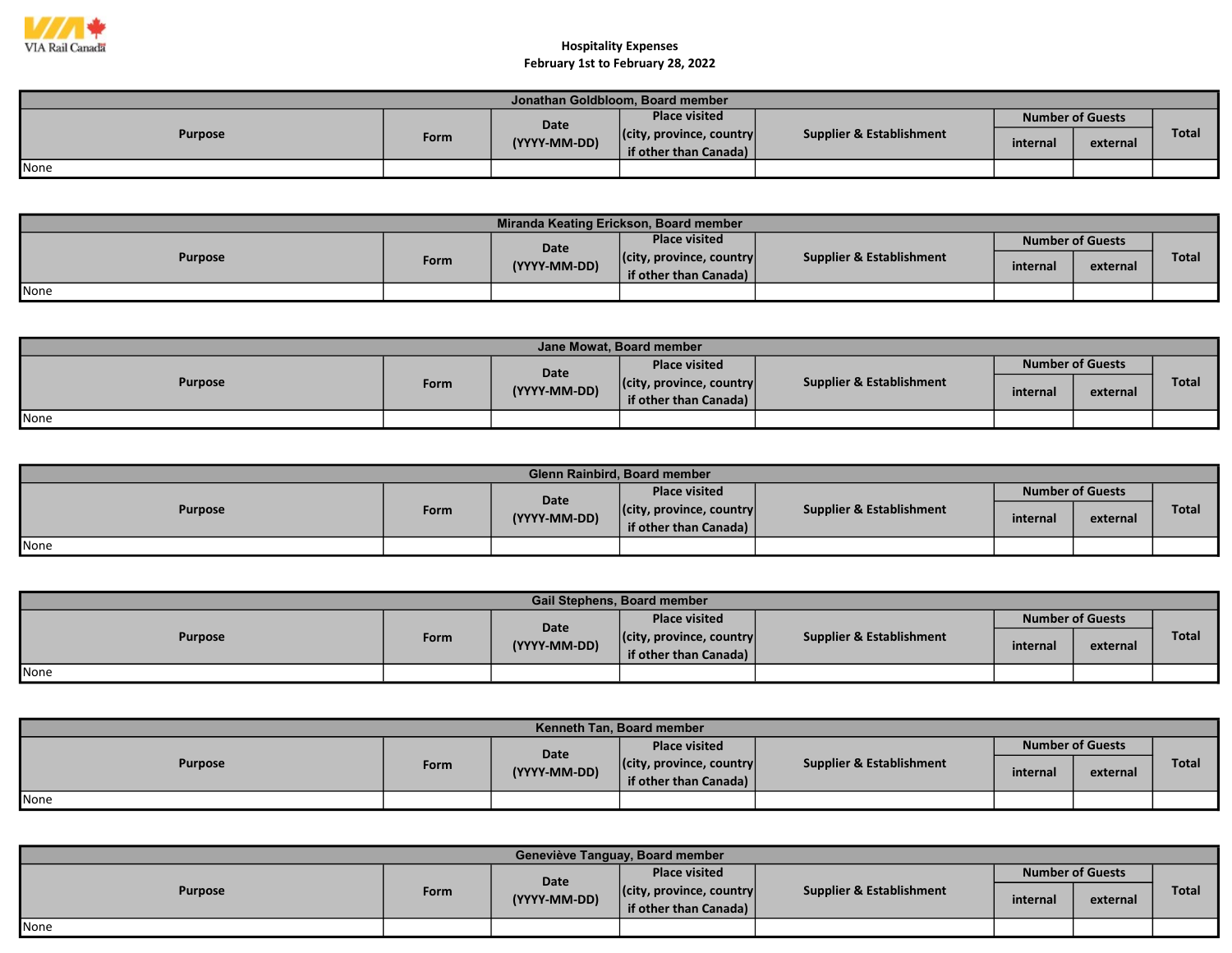

| Vianne Timmons, Board member |      |                      |                                                           |                          |                         |          |              |  |  |
|------------------------------|------|----------------------|-----------------------------------------------------------|--------------------------|-------------------------|----------|--------------|--|--|
|                              |      |                      | <b>Place visited</b>                                      |                          | <b>Number of Guests</b> |          |              |  |  |
| <b>Purpose</b>               | Form | Date<br>(YYYY-MM-DD) | $ $ (city, province, country $ $<br>if other than Canada) | Supplier & Establishment | internal                | external | <b>Total</b> |  |  |
| None                         |      |                      |                                                           |                          |                         |          |              |  |  |

| <b>Cynthia Garneau, President and Chief Executive Officer</b> |        |              |                                  |                                   |                         |          |              |  |  |
|---------------------------------------------------------------|--------|--------------|----------------------------------|-----------------------------------|-------------------------|----------|--------------|--|--|
| <b>Purpose</b>                                                |        | Date         | <b>Place visited</b>             |                                   | <b>Number of Guests</b> |          |              |  |  |
|                                                               | Form   | (YYYY-MM-DD) | $ $ (city, province, country $ $ | <b>Supplier and Establishment</b> | internal                |          | <b>Total</b> |  |  |
|                                                               |        |              | if other than Canada)            |                                   |                         | external |              |  |  |
| Meeting with a commercial partner                             | Dinner | 2021-10-28   | Montreal (QC)                    | <b>Vargas</b>                     |                         |          | \$516        |  |  |
| Meeting with the Chair of the board                           | Lunch  | 2021-11-08   | Montreal (QC)                    | La sirène de la mer               |                         | $\Omega$ | \$89         |  |  |

| Danielle Boisvert, Vice President, Corporate Controller |      |              |                                                           |                            |          |                         |       |  |  |
|---------------------------------------------------------|------|--------------|-----------------------------------------------------------|----------------------------|----------|-------------------------|-------|--|--|
|                                                         |      | Date         | <b>Place visited</b>                                      |                            |          | <b>Number of Guests</b> |       |  |  |
| <b>Purpose</b>                                          | Form | (YYYY-MM-DD) | $ $ (city, province, country $ $<br>if other than Canada) | Supplier and Establishment | internal | external                | Total |  |  |
| None                                                    |      |              |                                                           |                            |          |                         |       |  |  |

| André Bouchard, Vice-president, Mechanical Services |      |              |                                                           |                                   |          |                         |              |  |  |
|-----------------------------------------------------|------|--------------|-----------------------------------------------------------|-----------------------------------|----------|-------------------------|--------------|--|--|
| <b>Purpose</b>                                      |      | Date         | <b>Place visited</b>                                      |                                   |          | <b>Number of Guests</b> |              |  |  |
|                                                     | Form | (YYYY-MM-DD) | $ $ (city, province, country $ $<br>if other than Canada) | <b>Supplier and Establishment</b> | internal | external                | <b>Total</b> |  |  |
| None                                                |      |              |                                                           |                                   |          |                         |              |  |  |

| <b>Bruno Cacciola, Chief, Business Transformation Officer</b> |      |              |                                                           |                                   |                                                 |  |              |  |  |
|---------------------------------------------------------------|------|--------------|-----------------------------------------------------------|-----------------------------------|-------------------------------------------------|--|--------------|--|--|
|                                                               |      | <b>Date</b>  | <b>Place visited</b>                                      |                                   | <b>Number of Guests</b><br>internal<br>external |  |              |  |  |
| <b>Purpose</b>                                                | Form | (YYYY-MM-DD) | $ $ (city, province, country $ $<br>if other than Canada) | <b>Supplier and Establishment</b> |                                                 |  | <b>Total</b> |  |  |
| <b>I</b> None                                                 |      |              |                                                           |                                   |                                                 |  |              |  |  |

| Marie-Claude Cardin, Chief Financial Officer |      |                                                                           |                                   |          |                         |              |  |  |  |
|----------------------------------------------|------|---------------------------------------------------------------------------|-----------------------------------|----------|-------------------------|--------------|--|--|--|
| <b>Purpose</b>                               |      | Date                                                                      | <b>Place visited</b>              |          | <b>Number of Guests</b> |              |  |  |  |
|                                              | Form | $ $ (city, province, country $ $<br>(YYYY-MM-DD)<br>if other than Canada) | <b>Supplier and Establishment</b> | internal | external                | <b>Total</b> |  |  |  |
|                                              |      |                                                                           |                                   |          |                         |              |  |  |  |
| <b>I</b> None                                |      |                                                                           |                                   |          |                         |              |  |  |  |